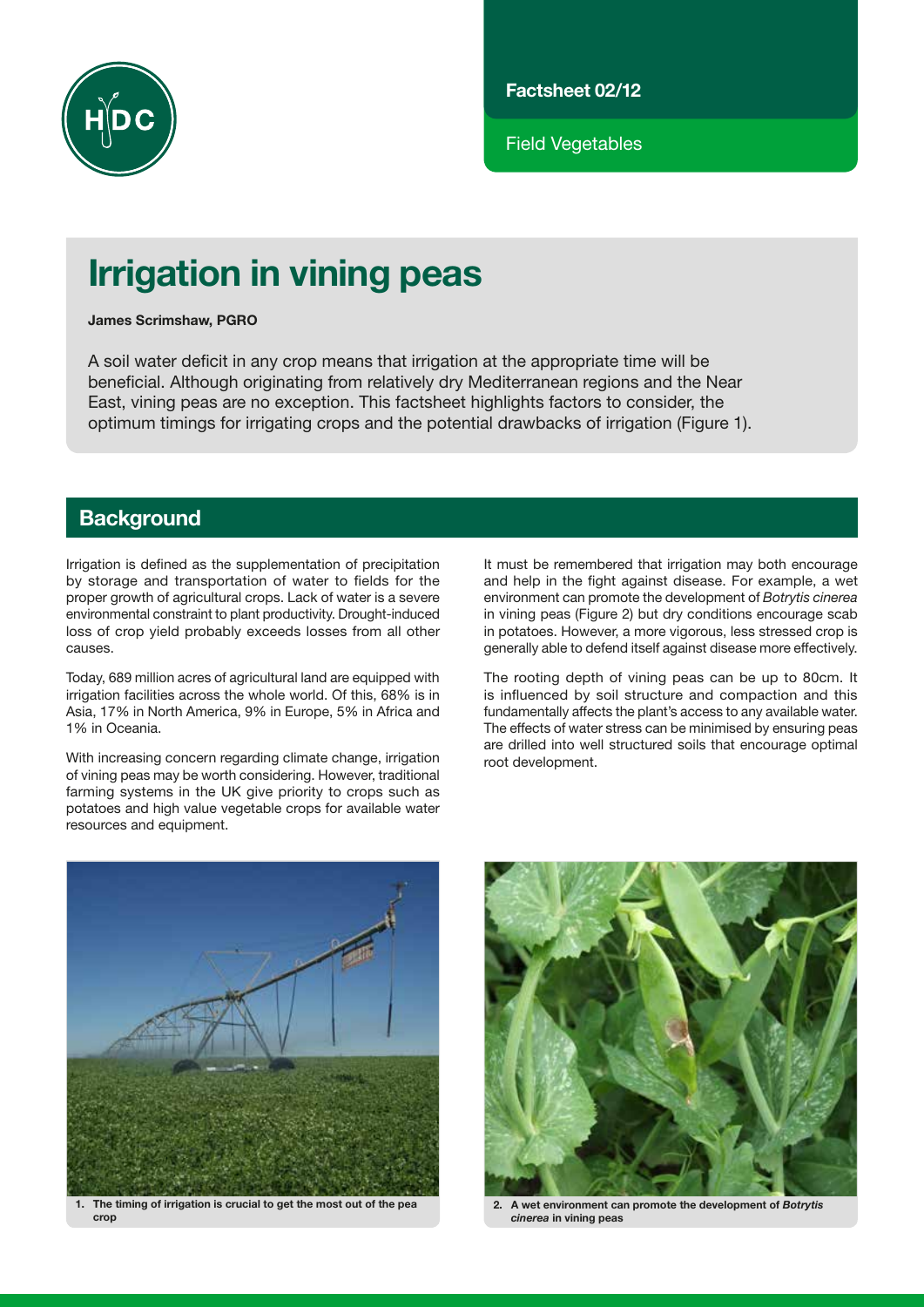# Effects of water stress

A restricted water supply reduces leaf size, stem extension and root development. It upsets plant water relations and reduces the efficiency of overall water use. At a cellular and whole plant level there are various physiological and biochemical responses. Stomata close and carbon dioxide assimilation is reduced because of decreased enzyme function. The associated production of reactive oxygen causes further damage to plant macromolecules and this is one of the major

# Irrigating vining peas

Vining peas are very responsive to irrigation but timing is crucial and should be related to both specific crop growth stages and soil water deficit.

#### Irrigation at the vegetative stage

Soils are usually near to field capacity when peas are sown, and irrigation applied before the start of flowering increases haulm weight but rarely increases yield. In several experiments, irrigation during vegetative growth depressed pea yields. Irrigation should not be carried out during this period unless the seedbed is very dry and adequate germination would not otherwise occur or the crop is severely wilted because of drought.

#### Irrigation at the start of flowering

Peas are most responsive to irrigation when the first flowers are opening (Figure 3). If a single application is to be made, it should be at this stage. The plant is thought to be most responsive at this stage because the root system has ceased to grow, making the plant more vulnerable to a lack of water.



3. Peas are most responsive to irrigation when the first flowers are opening

factors that reduces plant development.

Plants have mechanisms to cope with a degree of water stress and crop growth stage and duration of the dry spell are important factors. Equally, crop development stage is a critical factor determining the most effective time to irrigate. Prolonged dry weather can ultimately cause excessive wilting and plant death.

Yield increases from irrigation at this time are often very substantial and can be up to 50% as more peas per pod are formed. Haulm weight also increases.

#### Irrigation at late flowering or 'petal fall'

Irrigation at this stage does not result in yield increases, there being no effect on the weight, the number of pods per plant or the number of peas per pod. Haulm weight is also unlikely to be affected. A slight renewal of rot growth occurs during this period which may explain the lack of response. Irrigation at petal fall may increase the likelihood of *Botrytis cinerea* (Figure 2) infection in the damp, moribund petals. If inoculum is present, there may also be a greater risk of *Sclerotinia sclerotiorum* (Figure 4) with the increase in humidity.



The risk of Sclerotinia is increased with increased humidity if inoculum is present.

#### Irrigation at pod fill

Crops irrigated during pod fill, when vining pea crops are at tenderometer (TR) readings of between 70 and 90, have shown considerable increases in yield, sometimes up to 20%. The number of peas per pod and the mean weight of peas are increased by irrigating at this time. The weight of haulm is not affected.

The average increases in the total weight of haulm and of shelled peas are shown in Figure 5, a summary of results from nine years of experiments carried out at Wellesbourne.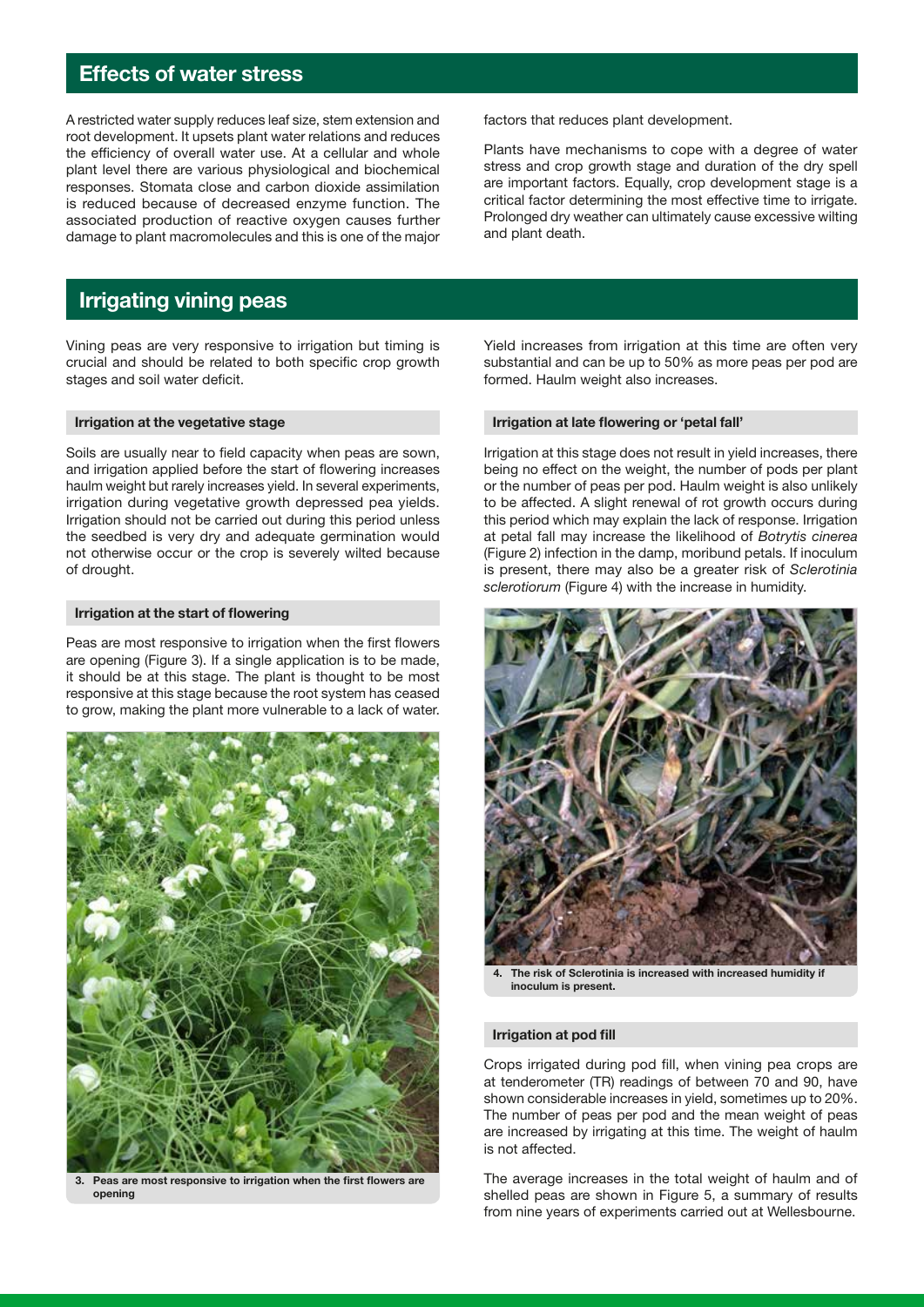

#### Irrigation at pod set and fill

Although irrigation at pod set appears to have little influence alone, in combination with a second amount of water at pod fill this can increase yields and haulm weight by an additional 15-20% compared to only irrigation at pod fill. This approach,

### Further information

#### HDC projects on irrigation

HDC has funded various projects on irrigation over the years. To obtain full copies of any of the project reports listed, contact HDC on 024 7647 8661 or visit the HDC website www.hdc.org.uk.

FV 363 HortLink: developing precision irrigation for field scale vegetable production, linking in-field moisture sensing, wireless network

FV 326a Impact of irrigation practices on Rijnsburger bulb onion husbandry, quality and storability

FV 187 Evaluation of trickle irrigation on horticultural crops using celery as a model crop

FV 140 Improving irrigation scheduling using infrared thermometry (LINK)

FV 39a The influence of press wheel compaction and irrigation timing on crop establishment

however, puts an increased pressure on irrigation equipment which may be required elsewhere on farm.

Irrigating during vegetative growth and early flowering has been found to have little effect on the rate of maturation, but applications during pod fill, when the average TR is approximately 80, delay the maturity of vining peas by approximately two days. This effect is predictable and consistent and must be taken into account in relation to vining pea crop succession during vining.

#### How much water?

It is suggested that during vegetative growth and at the commencement of flowering, 25mm of water can be applied. At the pod fill stage the amount should not exceed 30mm.

Note that the best increases in yield are seen when the crop is under moisture stress at the points of development outlined. When adequate moisture is available, there will be little advantage to using irrigation. It is also important to realise that too much water can suppress yields. Roots bathed in water for prolonged periods of time mean that plants do not function properly and this can adversely affect crop development and, at the extreme, lead to plant death. Waterlogged conditions for periods of 24 hours will cause pea plant stomata to close and transpiration to stop, if these conditions should continue for a further 24 hours then leaves begin to desiccate and roots begin to breakdown. At this point the damage is non-reversible and plants exhibit typical foot rot symptoms which reduces yield significantly.

#### References

Salter, P.J. and Williams, S.J.B. (1967). The effect of irrigation on pea crops grown at different plant densities. *Journal of Horticultural Science* 42, 59-66.